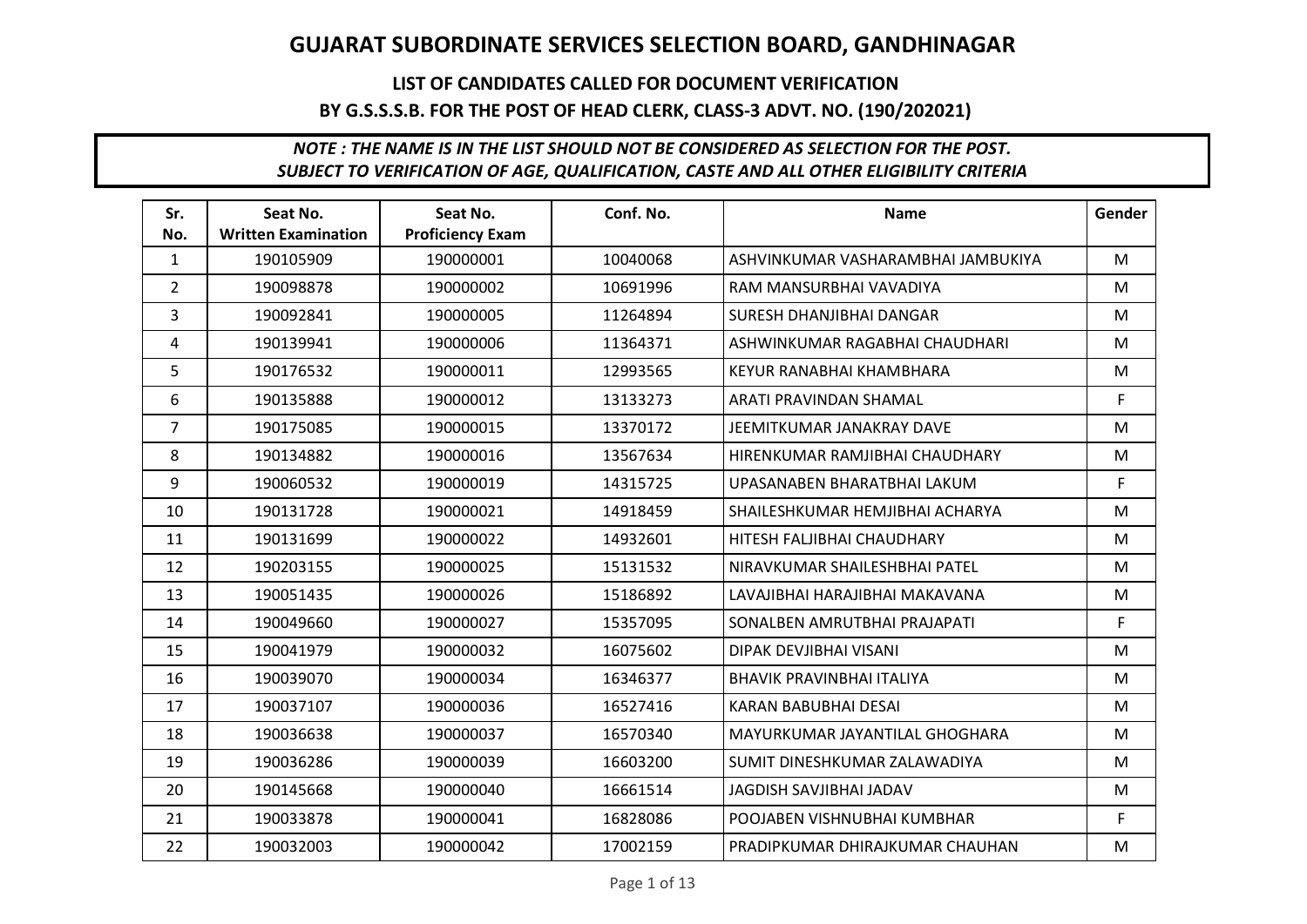## LIST OF CANDIDATES CALLED FOR DOCUMENT VERIFICATION BY G.S.S.S.B. FOR THE POST OF HEAD CLERK, CLASS-3 ADVT. NO. (190/202021)

| Sr. | Seat No.                   | Seat No.                | Conf. No. | <b>Name</b>                          | Gender |
|-----|----------------------------|-------------------------|-----------|--------------------------------------|--------|
| No. | <b>Written Examination</b> | <b>Proficiency Exam</b> |           |                                      |        |
| 23  | 190195687                  | 190000043               | 17477336  | PRASHANT RAMESHBHAI MAVANI           | M      |
| 24  | 190021815                  | 190000047               | 17946516  | NIRAJ RAJESHKUMAR PANDOR             | M      |
| 25  | 190018219                  | 190000048               | 18281889  | SHEETALBEN JAYRAMBHAI RABARI         | F.     |
| 26  | 190017078                  | 190000050               | 18385875  | JAYKUMAR RAMESHBHAI PATEL            | M      |
| 27  | 190144217                  | 190000051               | 18645993  | DHAVALKUMAR MALDEBHAI LAGARIYA       | M      |
| 28  | 190011752                  | 190000052               | 18894860  | RANJEETBHAI PANCHABHAI SENTA         | M      |
| 29  | 190010119                  | 190000053               | 19054763  | <b>VAISHALIBEN JAGDISHBHAI PATEL</b> | F.     |
| 30  | 190188247                  | 190000057               | 19801834  | RAJNISHBHAI JAYSUKHBHAI SAVALIYA     | M      |
| 31  | 190106112                  | 190000058               | 20022644  | VIMALKUMAR KANUBHAI BAROT            | M      |
| 32  | 190100114                  | 190000059               | 20576211  | ALPESHKUMAR ISHWARBHAI RABARI        | M      |
| 33  | 190099389                  | 190000060               | 20646076  | <b>DHRUV KIRANBHAI PATEL</b>         | M      |
| 34  | 190089940                  | 190000062               | 21532943  | DARSHAK SHAILESHBHAI PATEL           | M      |
| 35  | 190085482                  | 190000063               | 21949332  | MAMTABEN HIRABHAI MALI               | F.     |
| 36  | 190208825                  | 190000070               | 23349622  | KUNJKUMAR RAMESHBHAI PATEL           | M      |
| 37  | 190067685                  | 190000071               | 23637017  | MITTALBEN JAYARAMBHAI DESAI          | F.     |
| 38  | 190174055                  | 190000072               | 23637086  | RONAK LAKHAMANBHAI GAGIYA            | M      |
| 39  | 190171663                  | 190000075               | 24275177  | HARDIK SHAILESHBHAI DONGA            | M      |
| 40  | 190060078                  | 190000077               | 24356618  | HARDIK DHARMENDRASINH KUMPAVAT       | M      |
| 41  | 190060015                  | 190000078               | 24361664  | NISHANKIBEN PRAVINBHAI DESAI         | F      |
| 42  | 190130292                  | 190000084               | 25543731  | AJAY RASIKKUMAR PARMAR               | M      |
| 43  | 190129474                  | 190000086               | 25880636  | DHAVALKUMAR KUBERBHAI RANAVASIYA     | M      |
| 44  | 190162789                  | 190000089               | 26686436  | <b>TUSHAR KANTIBHAI TADHANI</b>      | M      |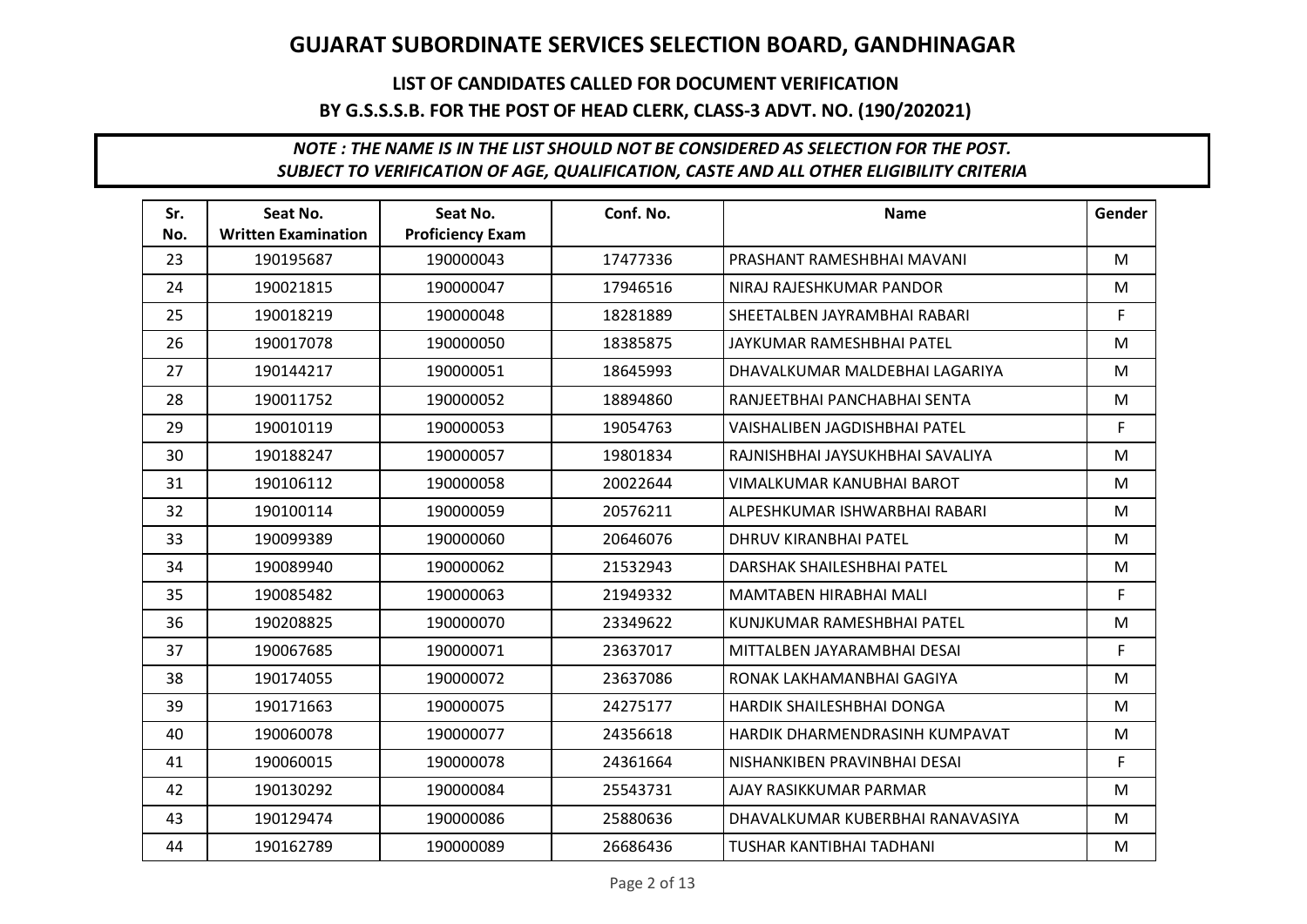## LIST OF CANDIDATES CALLED FOR DOCUMENT VERIFICATION BY G.S.S.S.B. FOR THE POST OF HEAD CLERK, CLASS-3 ADVT. NO. (190/202021)

| Sr. | Seat No.                   | Seat No.                | Conf. No. | <b>Name</b>                      | Gender |
|-----|----------------------------|-------------------------|-----------|----------------------------------|--------|
| No. | <b>Written Examination</b> | <b>Proficiency Exam</b> |           |                                  |        |
| 45  | 190197937                  | 190000090               | 26780443  | PRADIPKUMAR SUDHIRBHAI VALVI     | M      |
| 46  | 190225892                  | 190000091               | 27148649  | KINJAL LAXMANBHAI AJUDIYA        | F      |
| 47  | 190160702                  | 190000093               | 27248153  | JAYESHKUMAR RAMSIBHAI GADHE      | M      |
| 48  | 190196297                  | 190000094               | 27280213  | VISHALKUMAR CHANDUBHAI GAMIT     | M      |
| 49  | 190027209                  | 190000095               | 27443174  | HITESHBHAI LAKHABHAI DHORIYA     | M      |
| 50  | 190026515                  | 190000096               | 27506587  | MAHENDRABHAI KHUMANSANG KANSELA  | M      |
| 51  | 190159408                  | 190000097               | 27583223  | DHAVAL VINODBHAI JOSHI           | M      |
| 52  | 190195224                  | 190000098               | 27623001  | AKSHAYKUMAR MAHESHBHAI CHAUDHARI | M      |
| 53  | 190194579                  | 190000100               | 27816112  | NILESH RAKESHBHAI AHIR           | M      |
| 54  | 190021261                  | 190000102               | 28000697  | MITESH DINESHBHAI GONDALIYA      | M      |
| 55  | 190018708                  | 190000103               | 28235569  | <b>VISHAL VINODBHAI KOGATIYA</b> | M      |
| 56  | 190193072                  | 190000104               | 28288162  | MAULIKKUMAR VINODBHAI CHAUDHARI  | M      |
| 57  | 190012589                  | 190000107               | 28818377  | SURESHBHAI LADHABHAI CHAUDHARY   | M      |
| 58  | 190008995                  | 190000108               | 29163173  | JAYRAJSINH RAJENDRASINH JADEJA   | M      |
| 59  | 190106181                  | 190000110               | 30015958  | RAHULKUMAR PUNAMBHAI SOLANKI     | M      |
| 60  | 190187518                  | 190000111               | 30019779  | RAJESH MAGANLAL KASUNDRA         | M      |
| 61  | 190142847                  | 190000112               | 30134297  | HARNISH RAMCHANDRABHAI PATEL     | M      |
| 62  | 190099092                  | 190000116               | 30673614  | VITTHALBHAI BHEMABHAI PRAJAPATI  | M      |
| 63  | 190183555                  | 190000117               | 31080751  | PUSHPRAJSINH YOGRAJSINH JADEJA   | M      |
| 64  | 190215834                  | 190000119               | 31198985  | MITAL GOPALBHAI LUNAGARIYA       | F.     |
| 65  | 190090191                  | 190000121               | 31510400  | VIKRAMBHAI ISHWARBHAI DESAI      | M      |
| 66  | 190180820                  | 190000124               | 31837211  | RITABEN LALABHAI PATEL           | F.     |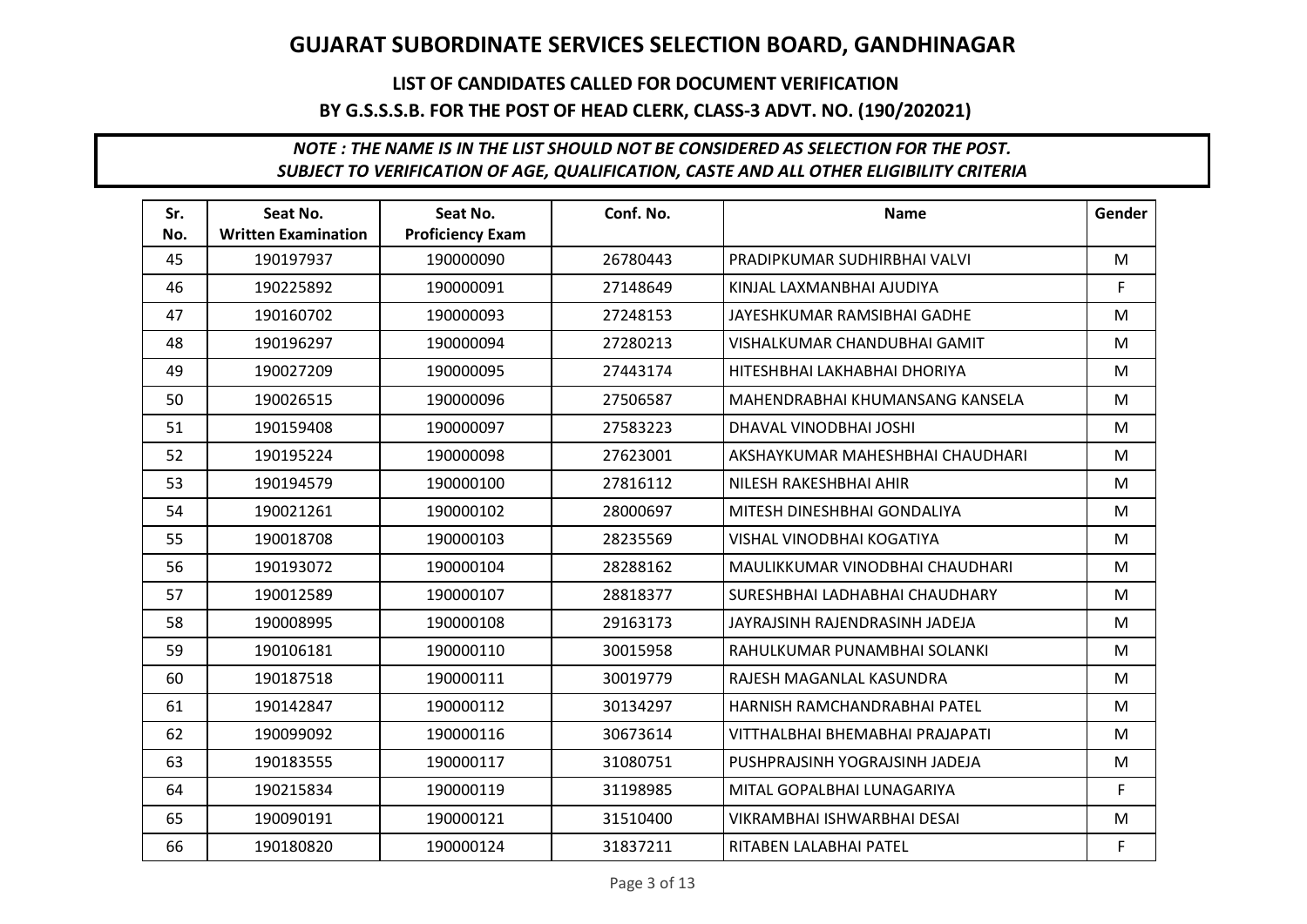## LIST OF CANDIDATES CALLED FOR DOCUMENT VERIFICATION BY G.S.S.S.B. FOR THE POST OF HEAD CLERK, CLASS-3 ADVT. NO. (190/202021)

| Sr. | Seat No.                   | Seat No.                | Conf. No. | <b>Name</b>                     | Gender |
|-----|----------------------------|-------------------------|-----------|---------------------------------|--------|
| No. | <b>Written Examination</b> | <b>Proficiency Exam</b> |           |                                 |        |
| 67  | 190180527                  | 190000125               | 31909611  | JAYRAJSINH BHIKHABHAI ZALA      | M      |
| 68  | 190080630                  | 190000128               | 32399857  | NISHA DASHARATHBHAI PATEL       | F      |
| 69  | 190177192                  | 190000132               | 32813738  | KHUSHBU SUDHIRBHAI JOSHI        | F.     |
| 70  | 190072986                  | 190000134               | 33133440  | BRIJESHKUMAR BABULAL PRAJAPATI  | M      |
| 71  | 190148117                  | 190000135               | 33262656  | ASHWIN RAYDEBHAI CHAVADA        | M      |
| 72  | 190135478                  | 190000137               | 33319719  | URVISH RAMANLAL PATEL           | M      |
| 73  | 190134773                  | 190000139               | 33611285  | NIKHILKUMAR NAGJIBHAI VASAVA    | M      |
| 74  | 190172157                  | 190000142               | 34138538  | ZAHID TURABALI HASNANI          | M      |
| 75  | 190205744                  | 190000145               | 34329533  | NAYANBHAI ISHVARBHAI PATEL      | M      |
| 76  | 190168986                  | 190000148               | 34998113  | SHRADDHA HARIBHAI BALASARA      | F.     |
| 77  | 190050466                  | 190000150               | 35277646  | NITESHBHAI TRIKAMBHAI RATHOD    | M      |
| 78  | 190202537                  | 190000151               | 35306090  | HARSHA BIJALBHAI AHIR           | F      |
| 79  | 190048889                  | 190000152               | 35426369  | KAJUBEN VALJIBHAI SORATHIYA     | F.     |
| 80  | 190130422                  | 190000153               | 35493730  | NIKULKUMAR VAJUBHAI VADHER      | M      |
| 81  | 190146196                  | 190000158               | 35908962  | RAVIKUMAR DAYALJIBHAI TANK      | M      |
| 82  | 190038130                  | 190000162               | 36434625  | KRUNAL HARSHADKUMAR SHRIMALI    | M      |
| 83  | 190038119                  | 190000163               | 36435807  | ANKITKUMAR JYANTILAL PATEL      | M      |
| 84  | 190037596                  | 190000164               | 36484295  | KARTIK PRAVINBHAI PATEL         | M      |
| 85  | 190144670                  | 190000166               | 38010577  | SARANG NITINBHAI DHAMSANIYA     | M      |
| 86  | 190124315                  | 190000168               | 38132040  | CHETANKUMAR VIRCHANDBHAI THAKOR | M      |
| 87  | 190223192                  | 190000170               | 38380820  | ALKA VIRSINGBHAI GARASIYA       | F.     |
| 88  | 190012368                  | 190000174               | 38839400  | UTSAV RAMESHBHAI DAMOR          | M      |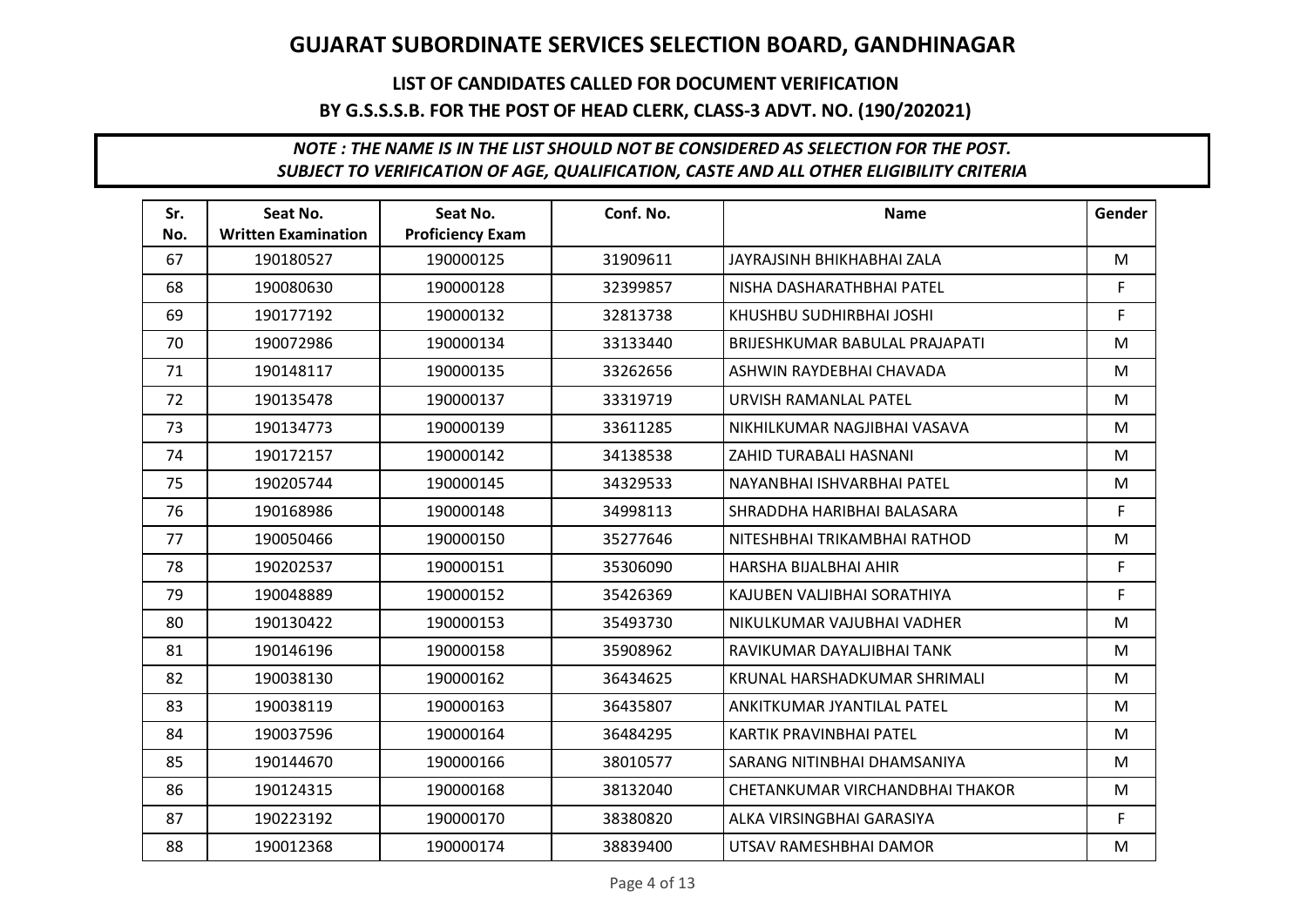## LIST OF CANDIDATES CALLED FOR DOCUMENT VERIFICATION BY G.S.S.S.B. FOR THE POST OF HEAD CLERK, CLASS-3 ADVT. NO. (190/202021)

| Sr. | Seat No.                   | Seat No.                | Conf. No. | <b>Name</b>                       | Gender |
|-----|----------------------------|-------------------------|-----------|-----------------------------------|--------|
| No. | <b>Written Examination</b> | <b>Proficiency Exam</b> |           |                                   |        |
| 89  | 190191165                  | 190000175               | 38870580  | VIMALKUMAR SAKARBHAI PATEL        | M      |
| 90  | 190105115                  | 190000180               | 40109959  | MOHITKUMAR RAJESHBHAI PATEL       | M      |
| 91  | 190104345                  | 190000181               | 40182987  | SEFALI BALAVANTBHAI KAJAVADARA    | F.     |
| 92  | 190186638                  | 190000183               | 40254082  | JAYDIP RANABHAI CHAVDA            | M      |
| 93  | 190101989                  | 190000184               | 40407603  | HARESH MAHADEVJI CHAUDHARI        | M      |
| 94  | 190185914                  | 190000185               | 40438977  | DIVYESH DEVDANBHAI KARETHA        | M      |
| 95  | 190096794                  | 190000188               | 40892715  | ALPESHBHAI RAMESHBHAI VASIYA      | M      |
| 96  | 190096121                  | 190000189               | 40958494  | HITESH HAMIRBHAI BARAIYA          | M      |
| 97  | 190094821                  | 190000190               | 41080507  | KARAMSHIBHAI ARJANBHAI BHARADIYA  | M      |
| 98  | 190215813                  | 190000192               | 41205493  | JAY SANJAYKUMAR SHAH              | M      |
| 99  | 190090736                  | 190000193               | 41458247  | KISHAN PRAVINDAS VAISHNAV         | M      |
| 100 | 190139067                  | 190000194               | 41745618  | JIGNESH JETHABHAI PADHARIYA       | M      |
| 101 | 190213448                  | 190000195               | 41926835  | KETANKUMAR KANTIBHAI RATHOD       | M      |
| 102 | 190079228                  | 190000198               | 42533302  | NITINKUMAR NARSINGBHAI VALVAI     | M      |
| 103 | 190235228                  | 190000200               | 42858108  | KEYURKUMAR PRAVINBHAI PARMAR      | M      |
| 104 | 190235159                  | 190000202               | 42893783  | DIPIKABEN JAGATSINH PATEL         | F.     |
| 105 | 190075356                  | 190000203               | 42903287  | HIMANSHUKUMAR LAVAJIBHAI SUTARIYA | M      |
| 106 | 190148342                  | 190000204               | 42954346  | SAGAR BABUBHAI VAROTARIYA         | M      |
| 107 | 190073791                  | 190000205               | 43054630  | JIGNESH SURESHBHAI MAKWANA        | M      |
| 108 | 190234589                  | 190000206               | 43139119  | MAYABEN PARTHINGBHAI TAVIYAD      | F.     |
| 109 | 190209329                  | 190000207               | 43194838  | SHIVAM ISHVARBHAI PATEL           | M      |
| 110 | 190208898                  | 190000208               | 43328527  | UTPREXABAHEN ANILBHAI PATEL       | F.     |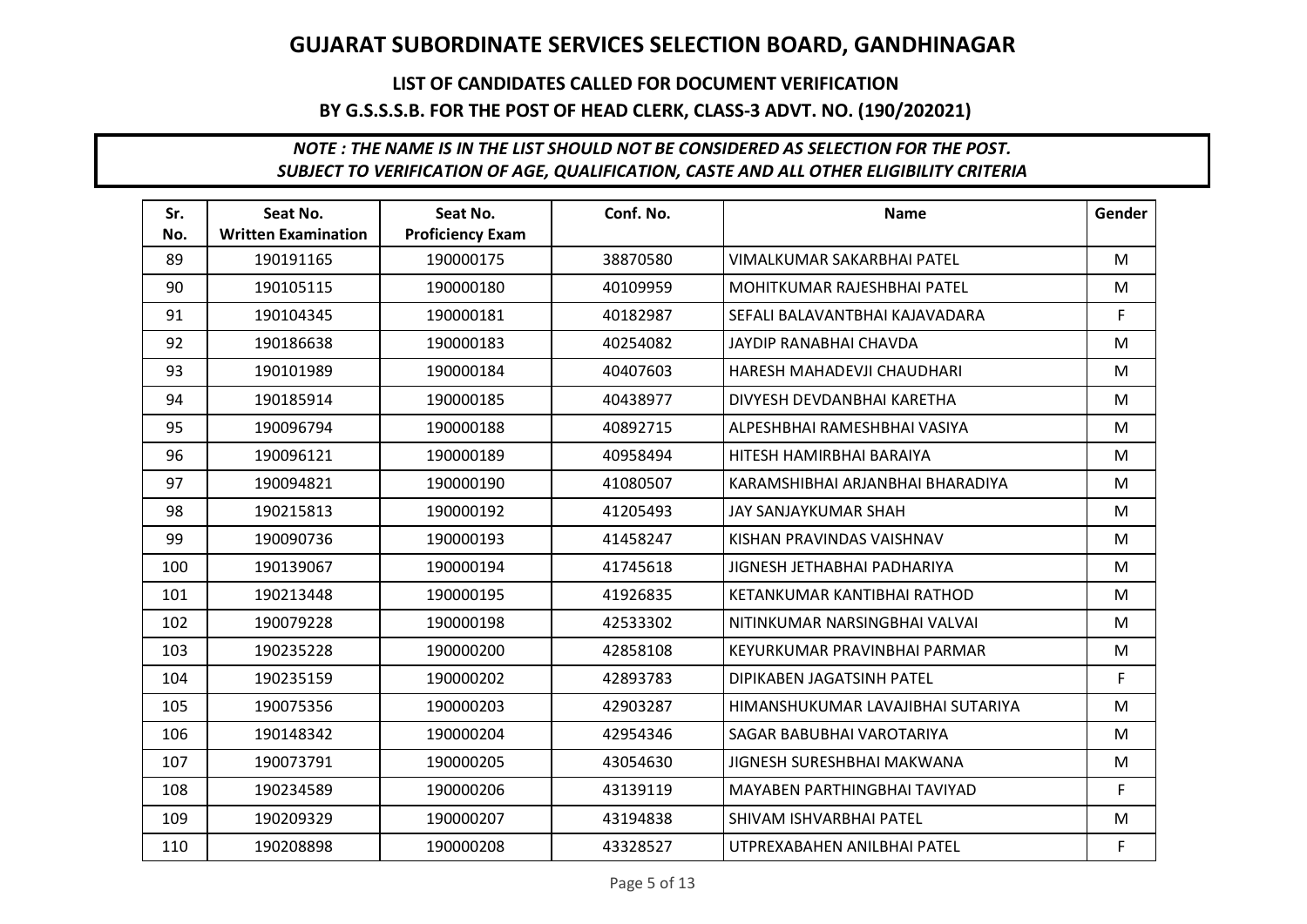## LIST OF CANDIDATES CALLED FOR DOCUMENT VERIFICATION BY G.S.S.S.B. FOR THE POST OF HEAD CLERK, CLASS-3 ADVT. NO. (190/202021)

| Sr.<br>No. | Seat No.<br><b>Written Examination</b> | Seat No.<br><b>Proficiency Exam</b> | Conf. No. | <b>Name</b>                        | Gender |
|------------|----------------------------------------|-------------------------------------|-----------|------------------------------------|--------|
| 111        | 190069115                              | 190000211                           | 43503260  | SUDHIR KUMAR MANSUKHBHAI DHAMSANIA | M      |
| 112        | 190069049                              | 190000212                           | 43510159  | DEEP RAMJIBHAI CHAUDHARY           | M      |
| 113        | 190134971                              | 190000213                           | 43530859  | EKTABEN BHAGWANBHAI PATEL          | F.     |
| 114        | 190174036                              | 190000214                           | 43643457  | NIKUNJ AJAYBHAI PATEL              | M      |
| 115        | 190173338                              | 190000215                           | 43822672  | <b>BHAVIN GOVINDBHAI SUVA</b>      | M      |
| 116        | 190063612                              | 190000216                           | 44025150  | LAVKUMAR RAMESHBHAI CHAUDHARY      | M      |
| 117        | 190204897                              | 190000219                           | 44590733  | KANTI BHAVESHBHAI KATARIYA         | M      |
| 118        | 190053862                              | 190000220                           | 44945150  | HARDIKSINH DASHARATHJI RAJPUT      | M      |
| 119        | 190230550                              | 190000222                           | 45011365  | ANAND VASUDEVBHAI PATEL            | M      |
| 120        | 190053088                              | 190000223                           | 45024482  | DAKSHESH MAHENDRABHAI PATEL        | M      |
| 121        | 190051369                              | 190000224                           | 45192652  | VISHAL CHHAGANBHAI DESAI           | M      |
| 122        | 190164965                              | 190000231                           | 46080776  | JAYDIP THAKARSHIBHAI UNDHAN        | M      |
| 123        | 190041391                              | 190000232                           | 46132334  | RAHUL SURESHBHAI BHARWAD           | M      |
| 124        | 190128406                              | 190000234                           | 46350197  | <b>JATIN CHANDRAKANT BAROT</b>     | M      |
| 125        | 190162034                              | 190000239                           | 46890321  | RAJUBHAI HARSURBHAI LAKHANOTRA     | M      |
| 126        | 190029254                              | 190000243                           | 47254407  | RONAK DEVSHIBHAI DESAI             | M      |
| 127        | 190159616                              | 190000245                           | 47526394  | AMIT ASHVINBHAI MIYATRA            | M      |
| 128        | 190224820                              | 190000248                           | 47634513  | MEHULBHAI KARSANBHAI RATHVA        | M      |
| 129        | 190158585                              | 190000249                           | 47798233  | CHIRAGKUMAR BHUPENDRABHAI JOSHI    | M      |
| 130        | 190023028                              | 190000250                           | 47836895  | PRAVINSINH SUJAJI PARMAR           | M      |
| 131        | 190157405                              | 190000251                           | 48122347  | HEENA USMANBHAI KADIVAR            | F.     |
| 132        | 190019411                              | 190000253                           | 48170546  | BHAGIRATHBHAI KALUBHAI CHAVDA      | M      |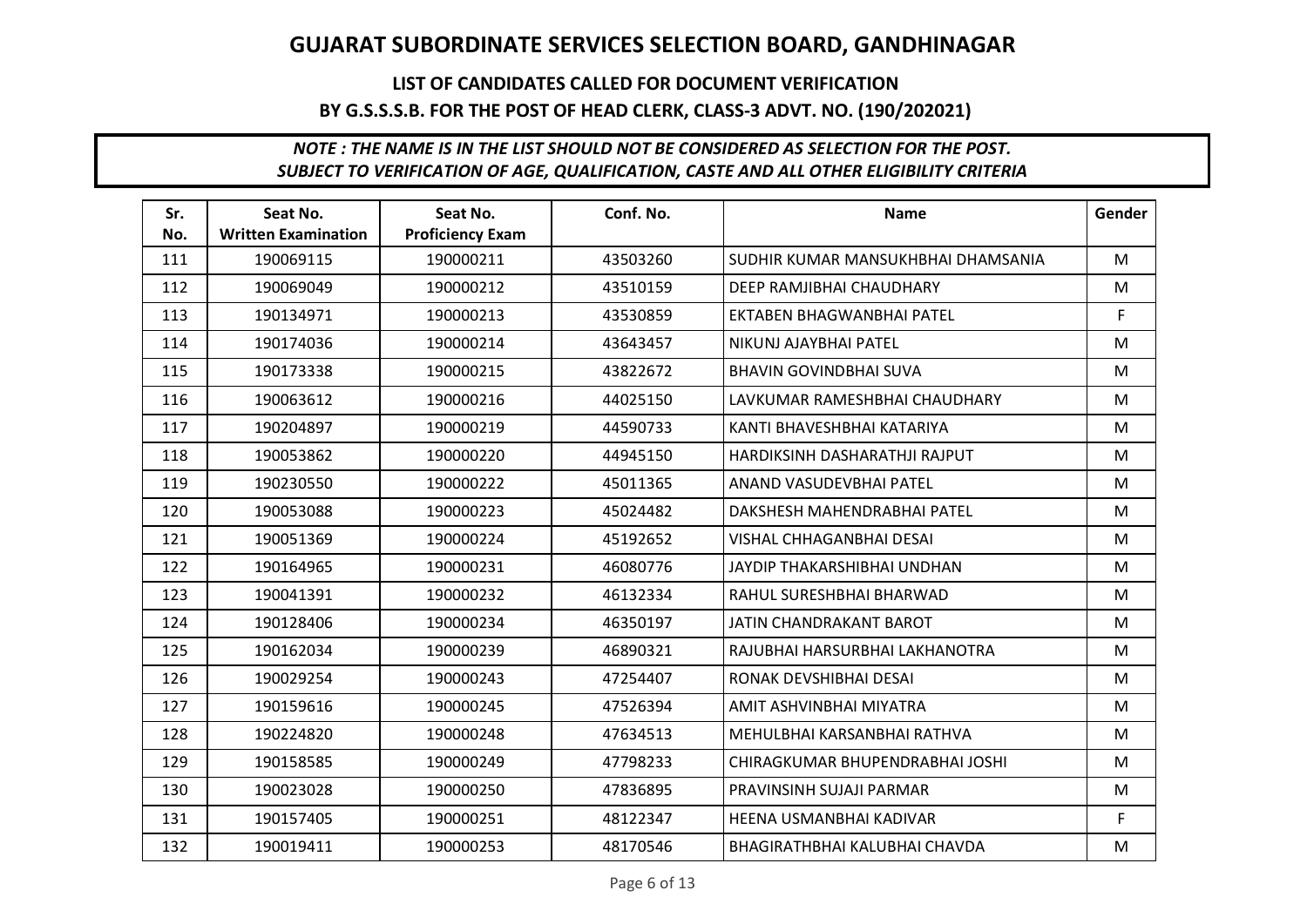## LIST OF CANDIDATES CALLED FOR DOCUMENT VERIFICATION BY G.S.S.S.B. FOR THE POST OF HEAD CLERK, CLASS-3 ADVT. NO. (190/202021)

| Sr.<br>No. | Seat No.<br><b>Written Examination</b> | Seat No.<br><b>Proficiency Exam</b> | Conf. No. | <b>Name</b>                       | Gender |
|------------|----------------------------------------|-------------------------------------|-----------|-----------------------------------|--------|
| 133        | 190223552                              | 190000254                           | 48205072  | SANJAYKUMAR MAGANBHAI DEVDA       | M      |
|            |                                        |                                     |           |                                   |        |
| 134        | 190015415                              | 190000255                           | 48546501  | LABHKUMAR PRAVINBHAI PATEL        | M      |
| 135        | 190014670                              | 190000256                           | 48617261  | SAHDEVBHAI RAMESHBHAI PATEL       | M      |
| 136        | 190011958                              | 190000257                           | 48876531  | KINJAL VINODBHAI PATANI           | F.     |
| 137        | 190005861                              | 190000260                           | 49461191  | RIDDHIBEN CHINTAN PRAJAPATI       | F      |
| 138        | 190220057                              | 190000262                           | 49800689  | JAYENDRASINH PANKAJKUMAR CHAUHAN  | M      |
| 139        | 190120239                              | 190000263                           | 49890989  | JIGNESHKUMAR RAJUBHAI SINDHAV     | M      |
| 140        | 190186842                              | 190000265                           | 50195539  | BHAVESH KANTIBHAI CHAUHAN         | M      |
| 141        | 190102851                              | 190000266                           | 50324598  | TRUPTI CHATURBHAI KAILA           | F.     |
| 142        | 190102564                              | 190000267                           | 50350954  | DHAVALKUMAR BECHARBHAI CHAUDHARY  | M      |
| 143        | 190141861                              | 190000268                           | 50555918  | DIVYARAJSINH MAHAVIRSINH JADEJA   | M      |
| 144        | 190098178                              | 190000269                           | 50759216  | ATULKUMAR SAGRAMBHAI CHAUDHARI    | M      |
| 145        | 190215035                              | 190000274                           | 51442464  | HARSHIKABA BRIJRAJSINH JADEJA     | F.     |
| 146        | 190149266                              | 190000275                           | 51587757  | <b>BHARATI ARJANBHAI GOJIYA</b>   | F.     |
| 147        | 190137632                              | 190000279                           | 52387986  | SANDEEPBHAI ISHAVRBHAI PRAJAPATI  | M      |
| 148        | 190178718                              | 190000280                           | 52393011  | DHARMISHTKUMAR MAGANLAL DALSANIYA | M      |
| 149        | 190079595                              | 190000281                           | 52499737  | ASIFBHAI AKUBBHAI MANSURI         | M      |
| 150        | 190176344                              | 190000283                           | 53042782  | RAHULKUMAR MASARIBHAI KACHOT      | M      |
| 151        | 190209190                              | 190000285                           | 53238553  | PRATIK MAHESHBHAI KHENI           | M      |
| 152        | 190148036                              | 190000287                           | 53365534  | ANILKUMAR DHARNATBHAI BHEDA       | M      |
| 153        | 190171990                              | 190000289                           | 54185277  | <b>HARDIK BABUBHAI KHUNT</b>      | M      |
| 154        | 190131939                              | 190000291                           | 54827825  | <b>BHUMI JETHALAL VALA</b>        | F.     |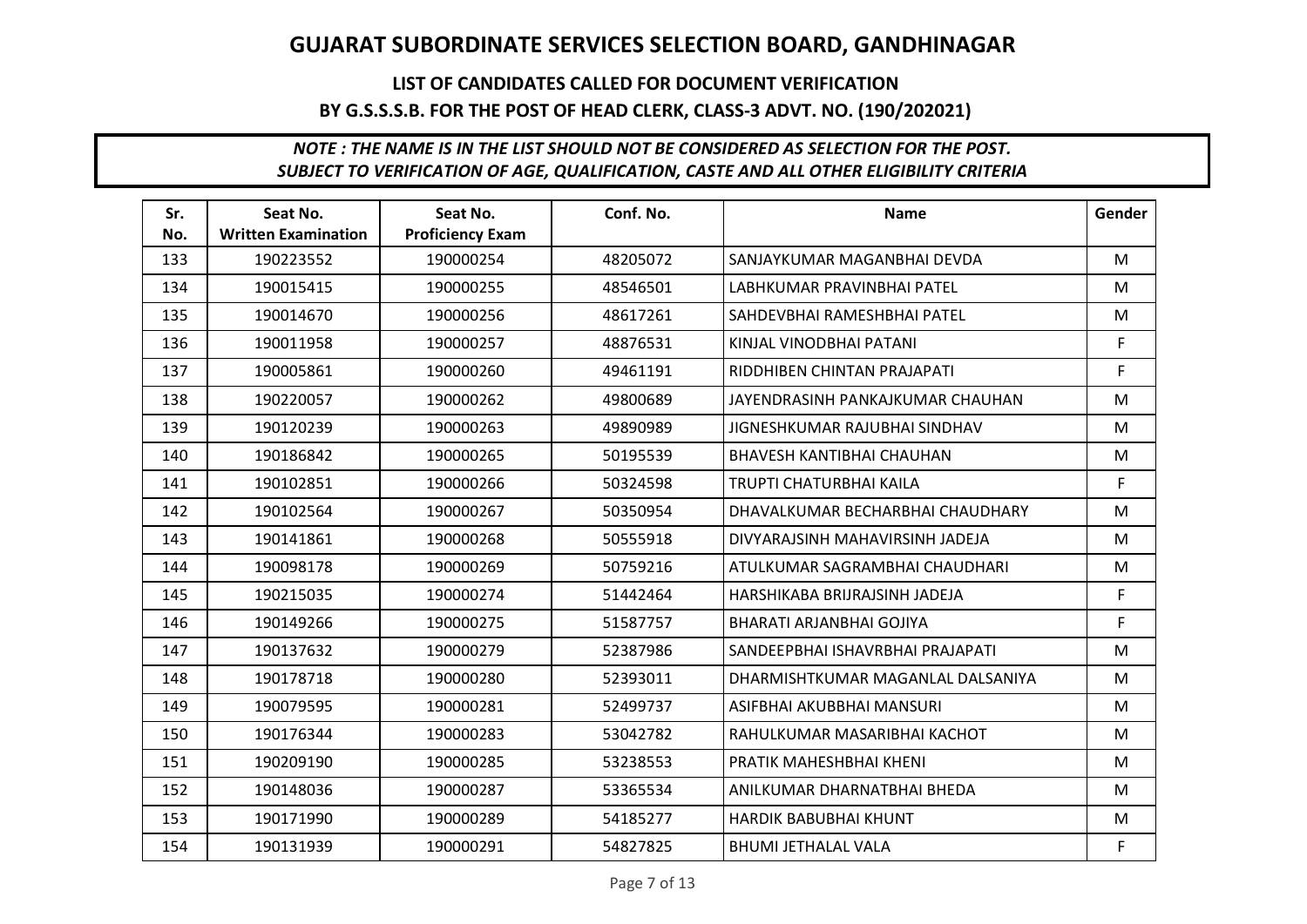## LIST OF CANDIDATES CALLED FOR DOCUMENT VERIFICATION BY G.S.S.S.B. FOR THE POST OF HEAD CLERK, CLASS-3 ADVT. NO. (190/202021)

| Sr.<br>No. | Seat No.<br><b>Written Examination</b> | Seat No.<br><b>Proficiency Exam</b> | Conf. No. | <b>Name</b>                      | Gender |
|------------|----------------------------------------|-------------------------------------|-----------|----------------------------------|--------|
| 155        | 190052736                              | 190000292                           | 55057694  | RAJIV SURESHBHAI CHAKAWA         | M      |
| 156        | 190166741                              | 190000293                           | 55594708  | HARPALSINH GAJENDRASINH JADEJA   | M      |
| 157        | 190166684                              | 190000294                           | 55608920  | DHAVAL SUBHASHCHANDRA CHAUHAN    | M      |
| 158        | 190130000                              | 190000296                           | 55673016  | <b>TEJASKUMAR RUPSINH BARIA</b>  | M      |
| 159        | 190165603                              | 190000297                           | 55904565  | MILAN HASAMUKHABHAI VAGADIYA     | M      |
| 160        | 190041826                              | 190000299                           | 56090029  | YUVRAJSINH PRATAPSANG DODIYA     | M      |
| 161        | 190164086                              | 190000300                           | 56325947  | AKASH JIVANBHAI HARIYANI         | M      |
| 162        | 190163331                              | 190000301                           | 56536920  | TANSUKH KANJIBHAI MORI           | M      |
| 163        | 190033142                              | 190000302                           | 56894509  | PARESHKUMAR HIRALAL MALI         | M      |
| 164        | 190018612                              | 190000307                           | 58244438  | RAMESH MERAMAN VAGH              | M      |
| 165        | 190016861                              | 190000309                           | 58408126  | JIGNESHBHAI FULJIBHAI PATEL      | M      |
| 166        | 190016303                              | 190000310                           | 58457701  | ABHAY HITESHBHAI BHATT           | M      |
| 167        | 190222647                              | 190000311                           | 58612574  | KAMALKUMAR SHANTILAL PARMAR      | M      |
| 168        | 190011169                              | 190000313                           | 58950603  | AKSHAYKUMAR BABUBHAI CHAUDHARY   | M      |
| 169        | 190188216                              | 190000316                           | 59810692  | VISHAL KANUBHAI RAKHOLIYA        | M      |
| 170        | 190187912                              | 190000317                           | 59900160  | PAVANKUMAR DHANSUKHBHAI GOTI     | M      |
| 171        | 190120215                              | 190000318                           | 59903018  | HITESHKUMAR MASUNGBHAI CHAUDHARI | M      |
| 172        | 190187135                              | 190000320                           | 60115574  | DIVYESH RAVJIBHAI MAKWANA        | M      |
| 173        | 190186449                              | 190000323                           | 60300046  | <b>BHAVIK NANDLAL SADARIA</b>    | M      |
| 174        | 190149777                              | 190000324                           | 60871781  | ROHITKUMAR VIJAYBHAI PATEL       | M      |
| 175        | 190216511                              | 190000325                           | 60987937  | HETVI JAYESHKUMAR DESAI          | F      |
| 176        | 190183631                              | 190000326                           | 61058517  | JIGNASA BHARATBHAI BHARTHI       | F.     |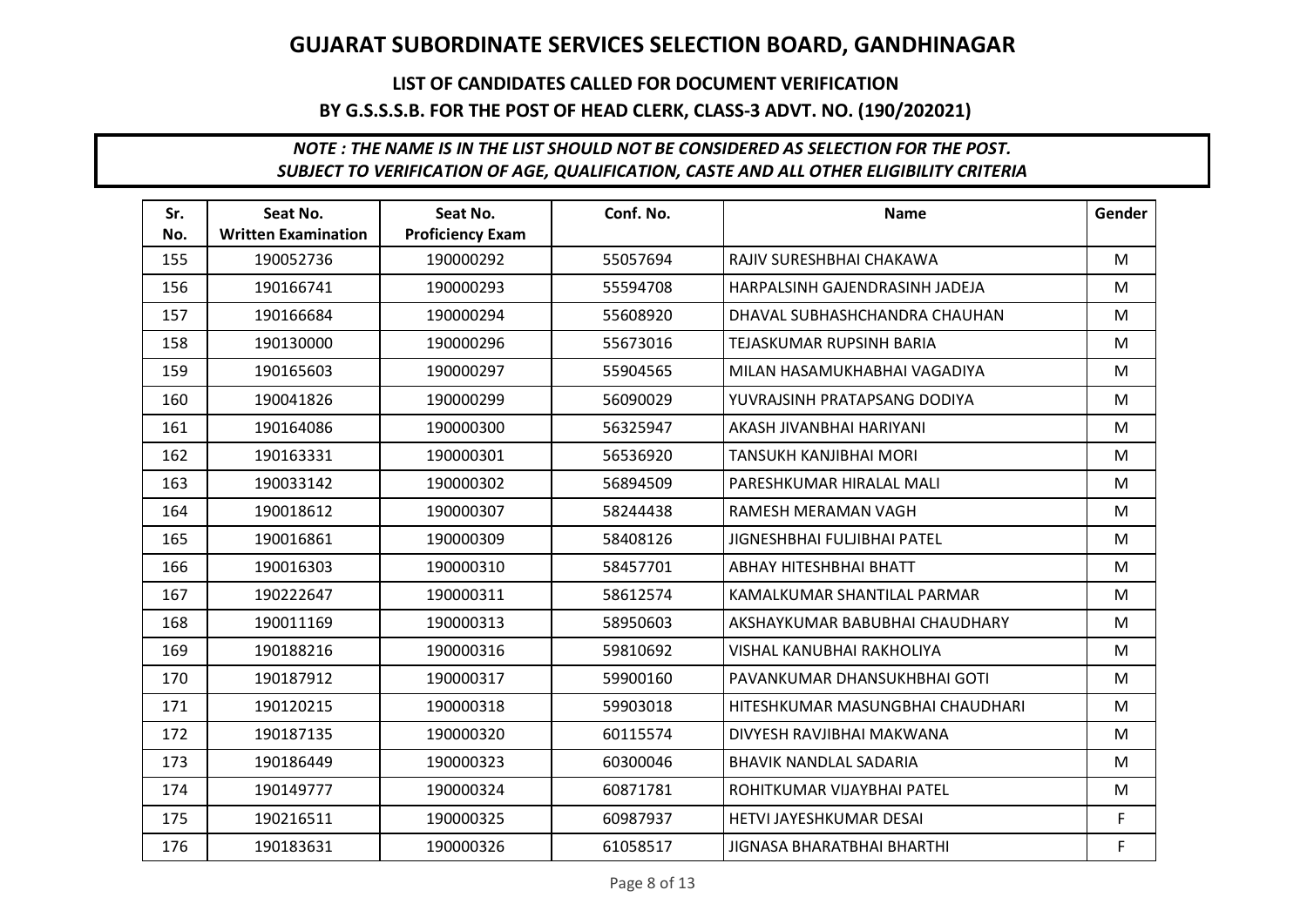## LIST OF CANDIDATES CALLED FOR DOCUMENT VERIFICATION BY G.S.S.S.B. FOR THE POST OF HEAD CLERK, CLASS-3 ADVT. NO. (190/202021)

| Sr.<br>No. | Seat No.<br><b>Written Examination</b> | Seat No.<br><b>Proficiency Exam</b> | Conf. No. | <b>Name</b>                     | Gender |
|------------|----------------------------------------|-------------------------------------|-----------|---------------------------------|--------|
| 177        | 190140508                              | 190000328                           | 61127057  | DHRUVANG RAMANLAL BANKER        | M      |
| 178        | 190084467                              | 190000336                           | 62046371  | SHASHIKANT PRAVINBHAI VAGHELA   | M      |
| 179        | 190083377                              | 190000337                           | 62146358  | YASHKUMAR NAROTTAMBHAI BARAIYA  | M      |
| 180        | 190178692                              | 190000340                           | 62399225  | MANISHA KANABHAI SOLANKI        | F.     |
| 181        | 190079045                              | 190000341                           | 62549586  | ANIRUDDH BALVANTSINH SOLANKI    | M      |
| 182        | 190210324                              | 190000345                           | 62884134  | PRANAVKUMAR KIRITBHAI PATEL     | M      |
| 183        | 190061848                              | 190000352                           | 64190280  | AKSHAYKUMAR JAYANTIBHAI PATEL   | M      |
| 184        | 190059560                              | 190000354                           | 64405406  | SAHDEVSINH BHAGAVATSINH GOHIL   | M      |
| 185        | 190052458                              | 190000358                           | 65086542  | NIHILKUMAR RAMESHBHAI PATEL     | M      |
| 186        | 190146661                              | 190000359                           | 65246260  | RAJ JAMANBHAI DANGAR            | M      |
| 187        | 190166313                              | 190000361                           | 65711953  | JIGNYABEN VAJUBHAI GOHIL        | F.     |
| 188        | 190165669                              | 190000362                           | 65888050  | RUTVANA OSMANBHAI ODIYA         | F      |
| 189        | 190040742                              | 190000365                           | 66190774  | RUCHITKUMAR RAMESHBHAI DADHANIA | M      |
| 190        | 190163694                              | 190000367                           | 66438148  | PRIYAMKUMAR RAJESHBHAI DABHI    | M      |
| 191        | 190198445                              | 190000370                           | 66614184  | MANISHBHAI RAMNARAYAN BHAIYA    | M      |
| 192        | 190035362                              | 190000371                           | 66690303  | RANJITKUMAR MULABHAI RANA       | M      |
| 193        | 190126709                              | 190000373                           | 67096333  | PARTHKUMAR GIRISHBHAI CHANPURA  | M      |
| 194        | 190028263                              | 190000375                           | 67349293  | SANDIPKUMAR HAKABHAI KALSARIYA  | M      |
| 195        | 190024743                              | 190000376                           | 67673403  | RIDHDHIBA BHAGIRATHSINH GOHIL   | F      |
| 196        | 190024324                              | 190000377                           | 67713652  | KEVALKUMAR VINODBHAI PATEL      | M      |
| 197        | 190124774                              | 190000379                           | 67936797  | HARDIK LALJIBHAI DESAI          | M      |
| 198        | 190020430                              | 190000380                           | 68078970  | <b>VIKRAM GOBARBHAI DODIYA</b>  | M      |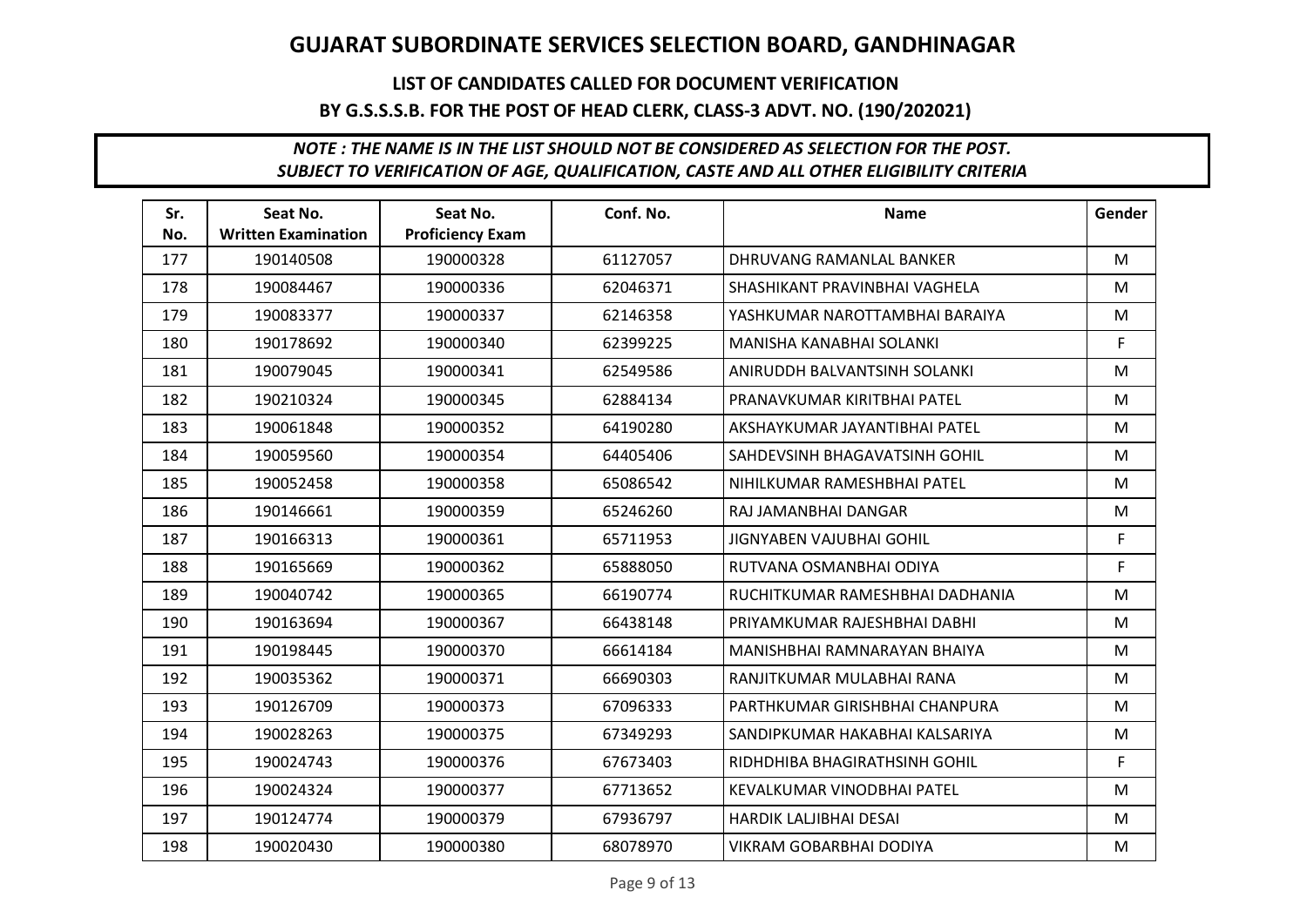## LIST OF CANDIDATES CALLED FOR DOCUMENT VERIFICATION BY G.S.S.S.B. FOR THE POST OF HEAD CLERK, CLASS-3 ADVT. NO. (190/202021)

| Sr.<br>No. | Seat No.<br><b>Written Examination</b> | Seat No.<br><b>Proficiency Exam</b> | Conf. No. | <b>Name</b>                       | Gender |
|------------|----------------------------------------|-------------------------------------|-----------|-----------------------------------|--------|
| 199        | 190017860                              | 190000381                           | 68314741  | PAYAL ISHVARBHAI DESAI            | F.     |
| 200        | 190189321                              | 190000387                           | 69464787  | JIGNESHKUMAR VASANTBHAI CHAUDHARI | M      |
| 201        | 190087043                              | 190000397                           | 71806110  | AKSHAY GHEMARBHAI DESAI           | M      |
| 202        | 190083476                              | 190000399                           | 72136997  | JIGNESHBHAI PARSOTAMBHAI VARMORA  | M      |
| 203        | 190212581                              | 190000400                           | 72193139  | NISHA RAGHAVBHAI BATHAVAR         | F      |
| 204        | 190079382                              | 190000403                           | 72520618  | VISHALBHAI PRAGAJIBHAI PARMAR     | M      |
| 205        | 190235705                              | 190000404                           | 72649503  | RONAKKUMAR PRATAPBHAI PATELIYA    | M      |
| 206        | 190177204                              | 190000405                           | 72810660  | RAMABHAI KANABHAI GALCHAR         | M      |
| 207        | 190174393                              | 190000411                           | 73548696  | NISARG NAGABHAI RAVALIYA          | M      |
| 208        | 190068250                              | 190000412                           | 73583631  | ANKITKUMAR RAMJIBHAI CHAUDHARI    | M      |
| 209        | 190068223                              | 190000413                           | 73586505  | HARDIKKUMAR NAGAJIBHAI DESAI      | M      |
| 210        | 190206118                              | 190000419                           | 74195454  | SUNILKUMAR JAGDISHBHAI PATEL      | M      |
| 211        | 190059606                              | 190000421                           | 74401675  | KIRTI KISHORBHAI ITALIYA          | M      |
| 212        | 190171080                              | 190000423                           | 74421304  | JAHNVI RANABHAI JAGSAR            | F.     |
| 213        | 190170619                              | 190000425                           | 74549596  | KULDIP DILSUKHBHAI GARDHARIYA     | M      |
| 214        | 190057791                              | 190000426                           | 74572636  | BHUMIKKUMAR ATULBHAI VAGHASIYA    | M      |
| 215        | 190055047                              | 190000427                           | 74832348  | ROSHANI SOMABHAI DESAI            | F.     |
| 216        | 190168374                              | 190000428                           | 75158573  | HITESH HARJIVANBHAI SINOJIYA      | M      |
| 217        | 190041706                              | 190000431                           | 76100197  | JANVI RAKESHBHAI CHAUDHARY        | F      |
| 218        | 190036154                              | 190000435                           | 76615080  | JAYDEVSINH GAMBHIRSINH VAGHELA    | M      |
| 219        | 190028603                              | 190000438                           | 77319597  | JIGNESHKUMAR SHANKARLAL PATEL     | M      |
| 220        | 190026689                              | 190000439                           | 77490240  | KIRITKUMAR RAMSANGBHAI KANOTARA   | M      |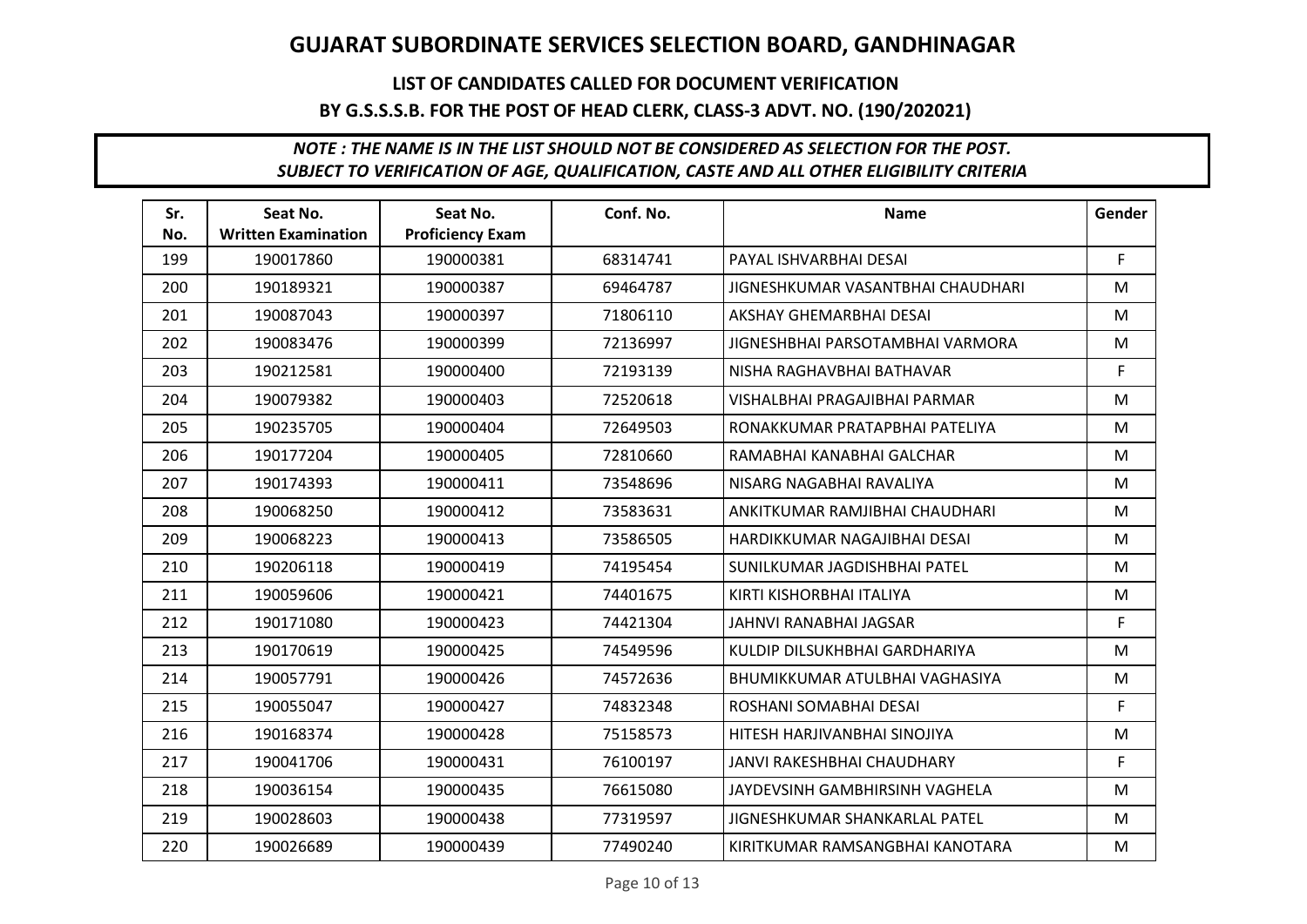## LIST OF CANDIDATES CALLED FOR DOCUMENT VERIFICATION BY G.S.S.S.B. FOR THE POST OF HEAD CLERK, CLASS-3 ADVT. NO. (190/202021)

| Sr.<br>No. | Seat No.<br><b>Written Examination</b> | Seat No.<br><b>Proficiency Exam</b> | Conf. No. | <b>Name</b>                        | Gender |
|------------|----------------------------------------|-------------------------------------|-----------|------------------------------------|--------|
| 221        | 190224248                              | 190000441                           | 77896454  | HIREN DINESHKUMAR LAKHADHIR        | M      |
| 222        | 190156875                              | 190000443                           | 78271723  | ANKIT UTPALBHAI SHUKLA             | M      |
| 223        | 190151923                              | 190000449                           | 79611270  | SURJITSINH DASHRATHSINH SARVAIYA   | M      |
| 224        | 190187876                              | 190000450                           | 79910763  | MITTALBAHEN GIRISHBHAI CHAUDHARI   | F.     |
| 225        | 190102260                              | 190000452                           | 80379797  | JAYDIPSINH SUKHDEVSINH ZALA        | M      |
| 226        | 190217822                              | 190000453                           | 80576983  | ANILKUMAR NARESHKUMAR RANA         | M      |
| 227        | 190099599                              | 190000454                           | 80627220  | PARIKSHIT VIJAYBHAI TRIVEDI        | M      |
| 228        | 190149700                              | 190000456                           | 80969850  | JAGRUTIBEN MANSUKHBHAI PIPARIYA    | F.     |
| 229        | 190216426                              | 190000457                           | 81012324  | JAYDEEPBHAI ANILBHAI CHAUDHRI      | M      |
| 230        | 190181409                              | 190000458                           | 81677024  | HARSHADKUMAR MANSUKHBHAI DHOLARIYA | M      |
| 231        | 190084901                              | 190000459                           | 82007193  | RAHULKUMAR HARIBHAI SAXENA         | M      |
| 232        | 190080867                              | 190000464                           | 82378933  | VIVEKBHAI GHANSHYAMBHAI DAVE       | M      |
| 233        | 190079292                              | 190000466                           | 82528053  | HASTI TUSHARBHAI JOSHI             | F.     |
| 234        | 190077860                              | 190000467                           | 82660725  | JIGARKUMAR KIRITBHAI CHAVADA       | M      |
| 235        | 190147797                              | 190000472                           | 83695714  | KAMLESH RATILAL CHOTALIYA          | M      |
| 236        | 190066743                              | 190000474                           | 83728830  | SANDIPKUMAR PRAKASHBHAI PRAJAPATI  | M      |
| 237        | 190173688                              | 190000475                           | 83732274  | DIVYESHKUMAR MANSINGBHAI SOLANKI   | M      |
| 238        | 190065003                              | 190000477                           | 83893979  | DHAVALKUMAR GOVINDBHAI PATEL       | M      |
| 239        | 190133541                              | 190000478                           | 84121868  | HIMANI SHIVABHAI CHAUDHARY         | F.     |
| 240        | 190053436                              | 190000480                           | 84988205  | VANRAJSINH BECHARBHAI MORI         | M      |
| 241        | 190167086                              | 190000482                           | 85509535  | JAYKUMAR ASHWINBHAI VAISHNAV       | M      |
| 242        | 190047375                              | 190000484                           | 85564335  | FALGUNIBEN KANUBHAI PRAJAPATI      | F.     |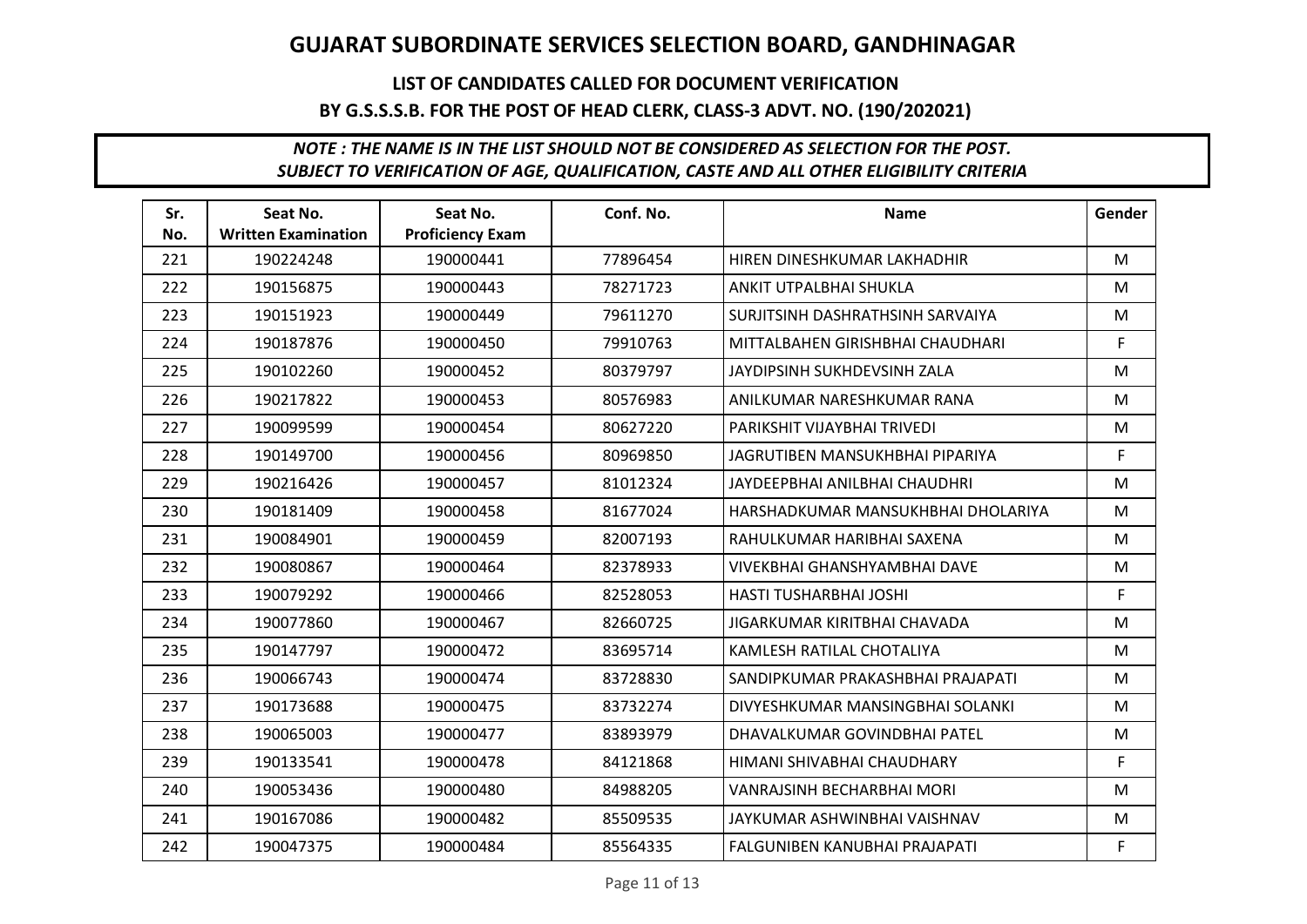## LIST OF CANDIDATES CALLED FOR DOCUMENT VERIFICATION BY G.S.S.S.B. FOR THE POST OF HEAD CLERK, CLASS-3 ADVT. NO. (190/202021)

| Sr.<br>No. | Seat No.<br><b>Written Examination</b> | Seat No.<br><b>Proficiency Exam</b> | Conf. No. | <b>Name</b>                      | Gender |
|------------|----------------------------------------|-------------------------------------|-----------|----------------------------------|--------|
| 243        | 190044175                              | 190000486                           | 85865894  | <b>BHARGAV BHAGVANBHAI PATEL</b> | M      |
| 244        | 190043692                              | 190000487                           | 85912668  | <b>BHUPIN ANILBHAI KHUMAN</b>    | M      |
| 245        | 190197679                              | 190000492                           | 86853444  | DIPAK BHAYABHAI PINJAR           | M      |
| 246        | 190126361                              | 190000494                           | 87239940  | KETULKUMAR NARESHBHAI PATEL      | M      |
| 247        | 190124827                              | 190000495                           | 87917946  | ANKITKUMAR DANABHAI KAHOR        | M      |
| 248        | 190020630                              | 190000497                           | 88059851  | MADHURIBEN VISHNUBHAI PATEL      | F      |
| 249        | 190157254                              | 190000498                           | 88168501  | AXITA VIRENDRABHAI CHOTALIYA     | F.     |
| 250        | 190006108                              | 190000504                           | 89435260  | MANSI KIRITBHAI PANDIT           | F.     |
| 251        | 190002263                              | 190000507                           | 89793349  | ASHISH RAMESHBHAI JOGIYA         | M      |
| 252        | 190150588                              | 190000509                           | 89951890  | PRATIK NANDLALBHAI GAMI          | M      |
| 253        | 190105502                              | 190000510                           | 90075038  | RINKALBEN DINESHBHAI CHAUDHARY   | F.     |
| 254        | 190141025                              | 190000518                           | 90920594  | HARDIKKUMAR PRABHATBHAI DESAI    | M      |
| 255        | 190095795                              | 190000519                           | 90988169  | MANSIBEN BHARATBHAI PATEL        | F.     |
| 256        | 190183629                              | 190000520                           | 91058651  | NIKULKUMAR RASHIKBHAI KAROLIYA   | M      |
| 257        | 190215907                              | 190000521                           | 91177378  | KINJALBA HEMATSANG DODIYA        | F.     |
| 258        | 190140387                              | 190000522                           | 91178953  | BHAVINKUMAR JAYANTILAL PATEL     | M      |
| 259        | 190215508                              | 190000523                           | 91300599  | AVANI SURESHBHAI PATEL           | F.     |
| 260        | 190139375                              | 190000527                           | 91615015  | BHAVESHKUMAR DHANJIBHAI TARAL    | M      |
| 261        | 190213466                              | 190000528                           | 91919937  | JINALBAHEN MUKESHBHAI PATEL      | F      |
| 262        | 190137456                              | 190000529                           | 92450739  | SNEHALBEN TEJASKUMAR PATEL       | F.     |
| 263        | 190136741                              | 190000530                           | 92752242  | PRATAP JIVABHAI PARMAR           | M      |
| 264        | 190070139                              | 190000535                           | 93402016  | RUTURAJ MANOJBHAI PAVRA          | M      |